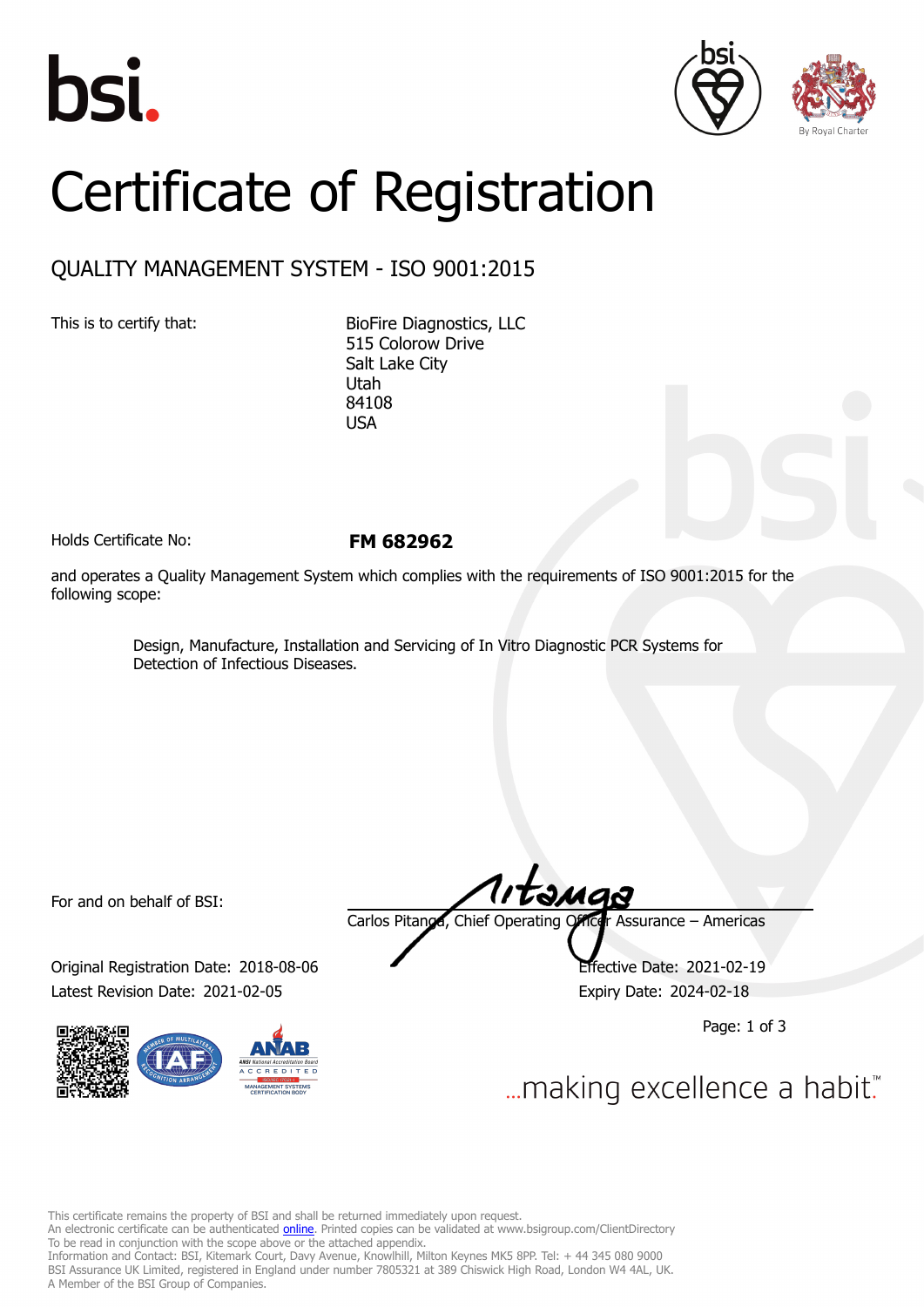## Certificate No: **FM 682962**

| Location                                                                                           | Registered Activities                                                                   |
|----------------------------------------------------------------------------------------------------|-----------------------------------------------------------------------------------------|
| BioFire Diagnostics, LLC<br>515 Colorow Drive<br>Salt Lake City<br>Utah<br>84108<br><b>USA</b>     | Design and Manufacture of PCR Systems for the Detection of<br>Pathogens, Administration |
| BioFire Diagnostics, LLC<br>400 Wakara Way<br>Salt Lake City<br>Utah<br>84108<br><b>USA</b>        | Reagent Production                                                                      |
| BioFire Diagnostics, LLC<br>1590 South 5200 West<br>Salt Lake City<br>Utah<br>84104<br><b>USA</b>  | <b>Distribution Warehouse</b>                                                           |
| BioFire Diagnostics, LLC<br>500 Huntsman Way<br>Salt Lake City<br>Utah<br>84108<br><b>USA</b>      | Marketing and Customer Support                                                          |
| BioFire Diagnostics, LLC<br>410 Chipeta Way<br>Salt Lake City<br>Utah<br>84108<br><b>USA</b>       | Administration                                                                          |
| <b>BioFire Diagnostics, LLC</b><br>420 Wakara Way<br>Salt Lake City<br>Utah<br>84108<br><b>USA</b> | Administration, Purchasing                                                              |

Original Registration Date: 2018-08-06 Effective Date: 2021-02-19 Latest Revision Date: 2021-02-05 Expiry Date: 2024-02-18

Page: 2 of 3

This certificate remains the property of BSI and shall be returned immediately upon request. An electronic certificate can be authenticated <u>[online](https://pgplus.bsigroup.com/CertificateValidation/CertificateValidator.aspx?CertificateNumber=FM+682962&ReIssueDate=05%2f02%2f2021&Template=inc)</u>. Printed copies can be validated at www.bsigroup.com/ClientDirectory To be read in conjunction with the scope above or the attached appendix. Information and Contact: BSI, Kitemark Court, Davy Avenue, Knowlhill, Milton Keynes MK5 8PP. Tel: + 44 345 080 9000 BSI Assurance UK Limited, registered in England under number 7805321 at 389 Chiswick High Road, London W4 4AL, UK. A Member of the BSI Group of Companies.